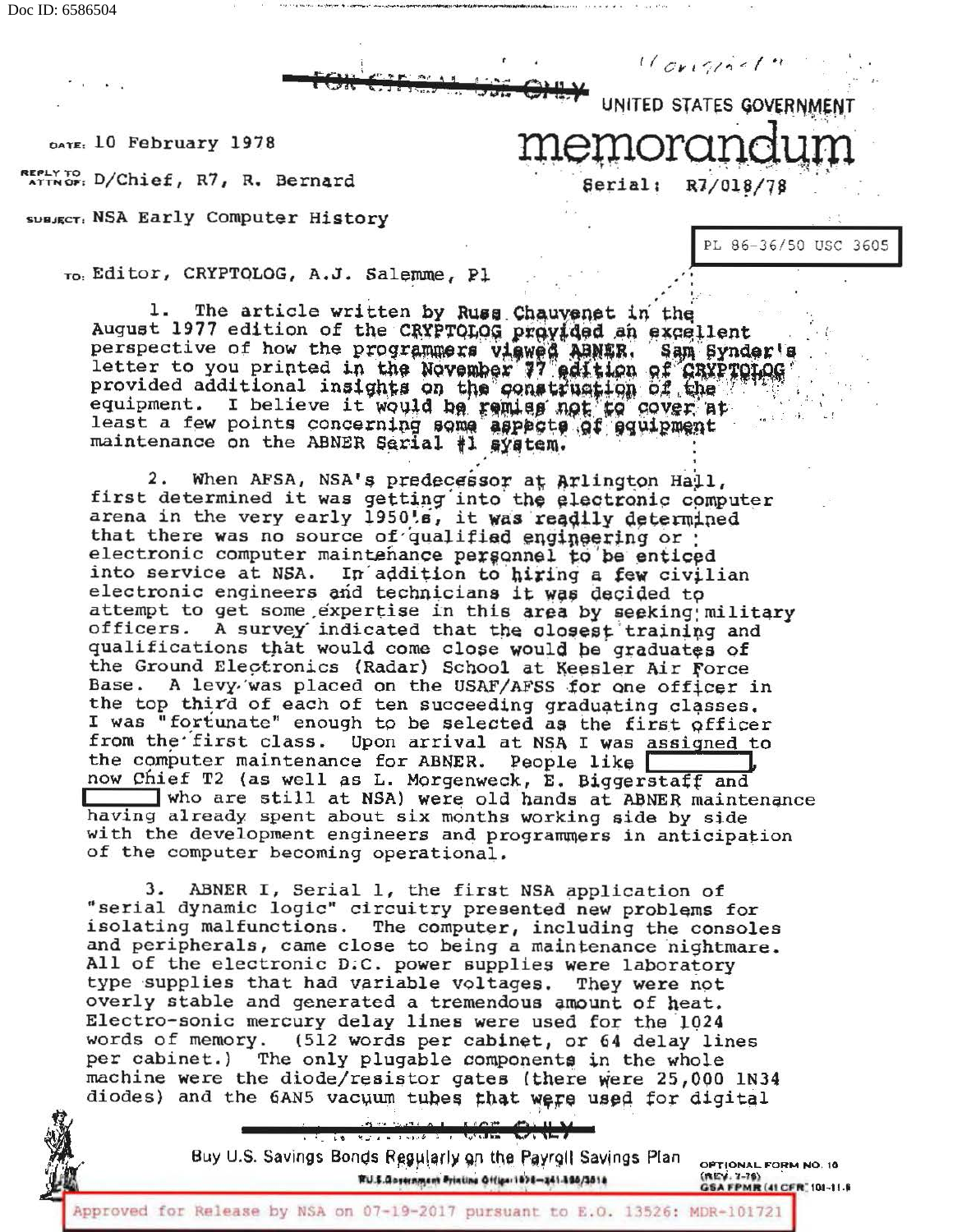pulse amplifiers. There were about 1500 6AN5's, all being used close to their design rating, and they had a MTBF that did not endear them to the maintenance personnel. More importantly, all of the digital pulses were processed through various lengths of electronic delay lines. The latter were all wire wound on very delicate metallic plated fiberglaas rods and hard wired into the system. Likewise, all of the pulse transformers were hard wired into the system and when we were so fortunate as to locate a faulty delay line, pulse we were so fortunate as to locate a raulty delay line, puls<br>transformer, or diode isolating/gating circuitry, it took at least a half an hour or more to replace- the suspect component if it was not a tube or a plug-in gate.

4. Perhaps more important than the hardware replacement problem was that there were almost no electrical or software diagnostics for the machine. The R/D programmers had developed a few "exercise" routines but the usual "maintenance" technique was to attempt to run an operatipnal program and when it didn't work maintenance was called in to see if we could find the trouble. This was the standard practice in other "computer laboratories" in the U.S. during this early computer era. Over a period of time, of course, we did develop some diagnostics. Many problems, however, occurred with the electromechanical input and output equipment and with the operations console itself. These faults would, of course, bring everything to a grinding halt since then we could not even get data into or out of the machine. We were also hampered because the response time of the oscilloscopes was so slow that it was difficult to "see'' some of the pulse trains and delayed sweep oscilloscopes were not yet in use.

5. When production operations started in 1952 there was no time allocated for preventive maintenance. All the maintenance time we were allowed was that necessary to correct faults. In general the machine was used during the day shift by the R&D personnel continuing to develop some facets of the equipment, and in some cases improve reliability. During the evening shifts it was used by the programmers who were just developing some of the initial programs (Russ Chauvenet was among the best of these) and the few programs that worked were attempted to be run on an operational basis during the midnight shift. All three of these "customers" (the R/D engineers All three of these "customers" (the R/D engineers. and programmers, the operational programmers, and the operators) provided a unique technical as well as hwnan relations challenge to the maintenance crew.

6. As time went on things of course improved. The maintenance people still thought the equipment was poorly designed, the programmers were probably the. happiest of the

2

 $\cdots$  in formulation  $\cdots$